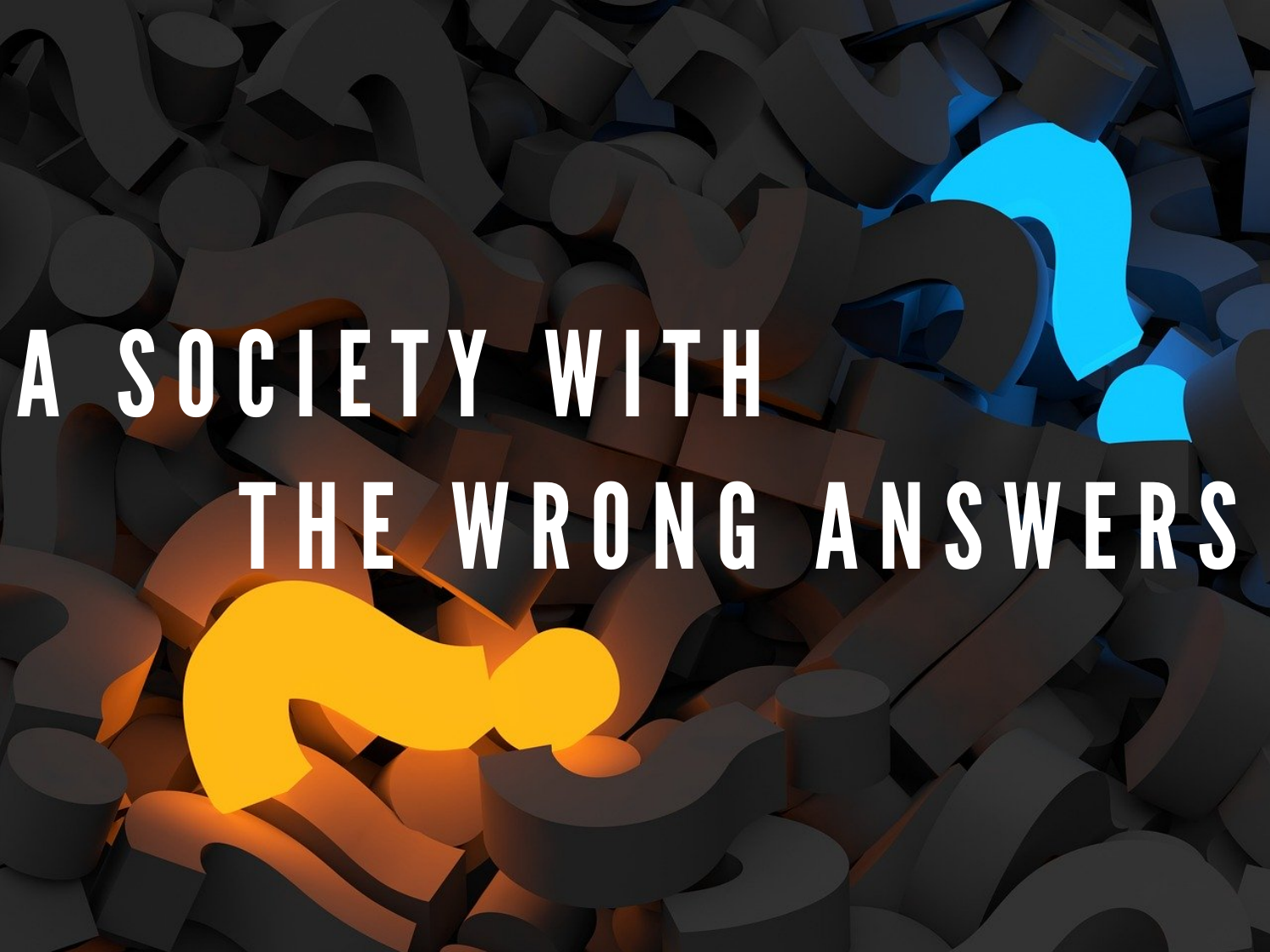#### **CULTURAL REDEFINITIONS:**

- The conceptualization of an animal has shifted:
	- Scopes Monkey trial of 1925
- The definition of marriage has, and is, shifting:
	- No longer a man and a woman
	- No longer necessarily 1 man and 1 woman
- The definition of sex and gender is shifting:
	- What one thinks and feels is the determining factor

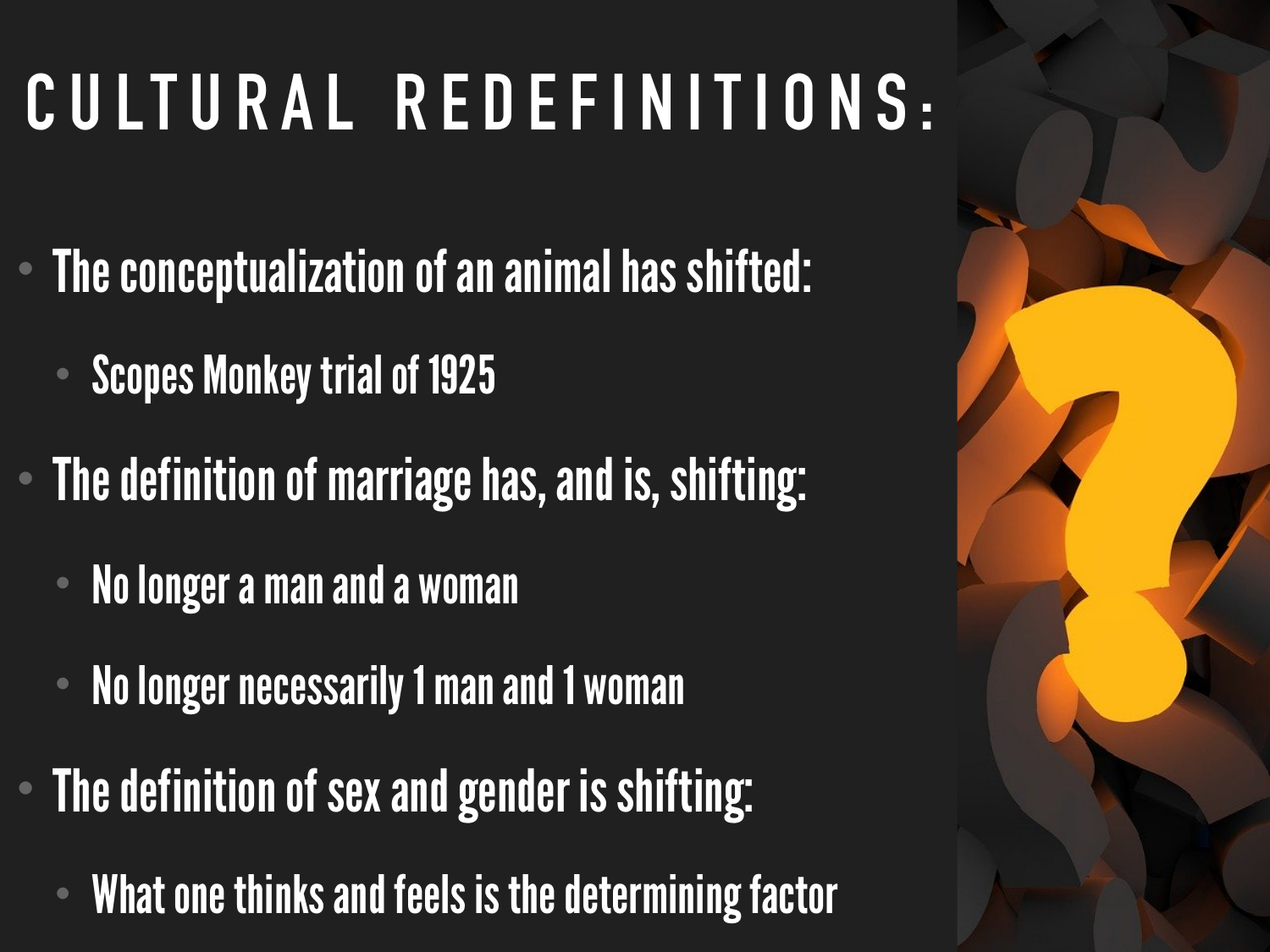## **HOW WE GOT HERE:**

- Radical Individualism "What an individual wants or wills is the highest good."
	- Family, community, culture, and society is sacrificed to the desires of the individual.
		- God demands ultimate obedience to Him Acts 5.29
		- God expects us to be useful in our spheres Luke 10.36f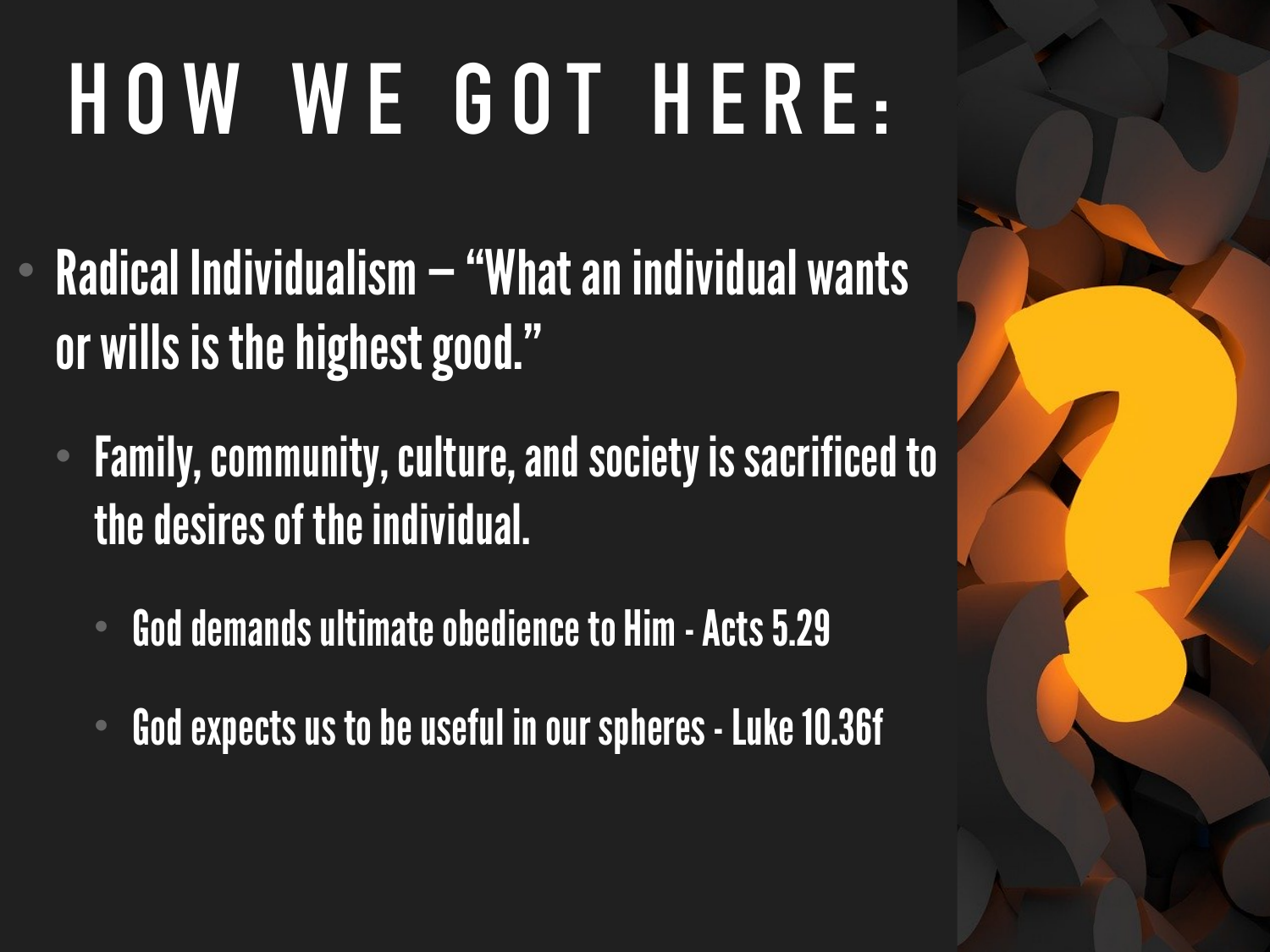#### **IS RADICAL INDIVIDUALISM THE ANSWER?**

- What happens when the will of one individual conflicts with my will?
- Consider the greater inconsistency: "It is wrong to tell someone his or her choices or beliefs are wrong or immoral."
	- ‣ If I don't hold to this worldview, am I wrong? Can you tell me?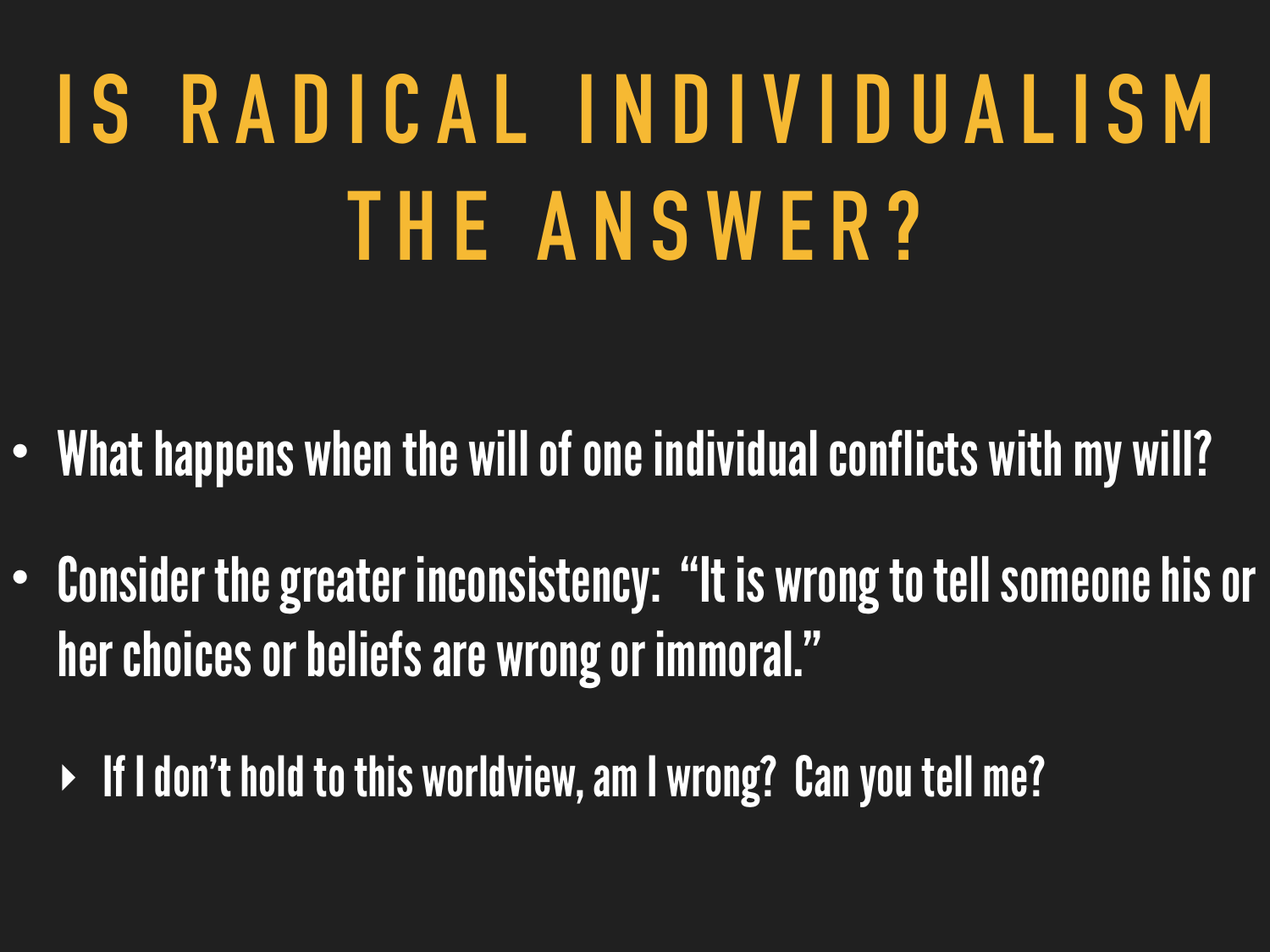## **HOW WE GOT HERE:**

- Relativism "Meaning and truth are relative, so that what is right for one person may be wrong for another person."
	- How we commonly hear it: "You can't tell me what to do" or "There's no such thing as absolute truth."
		- Sometimes worldviews are more philosophical in nature this is true with relativism.
		- Can relativism sustain itself?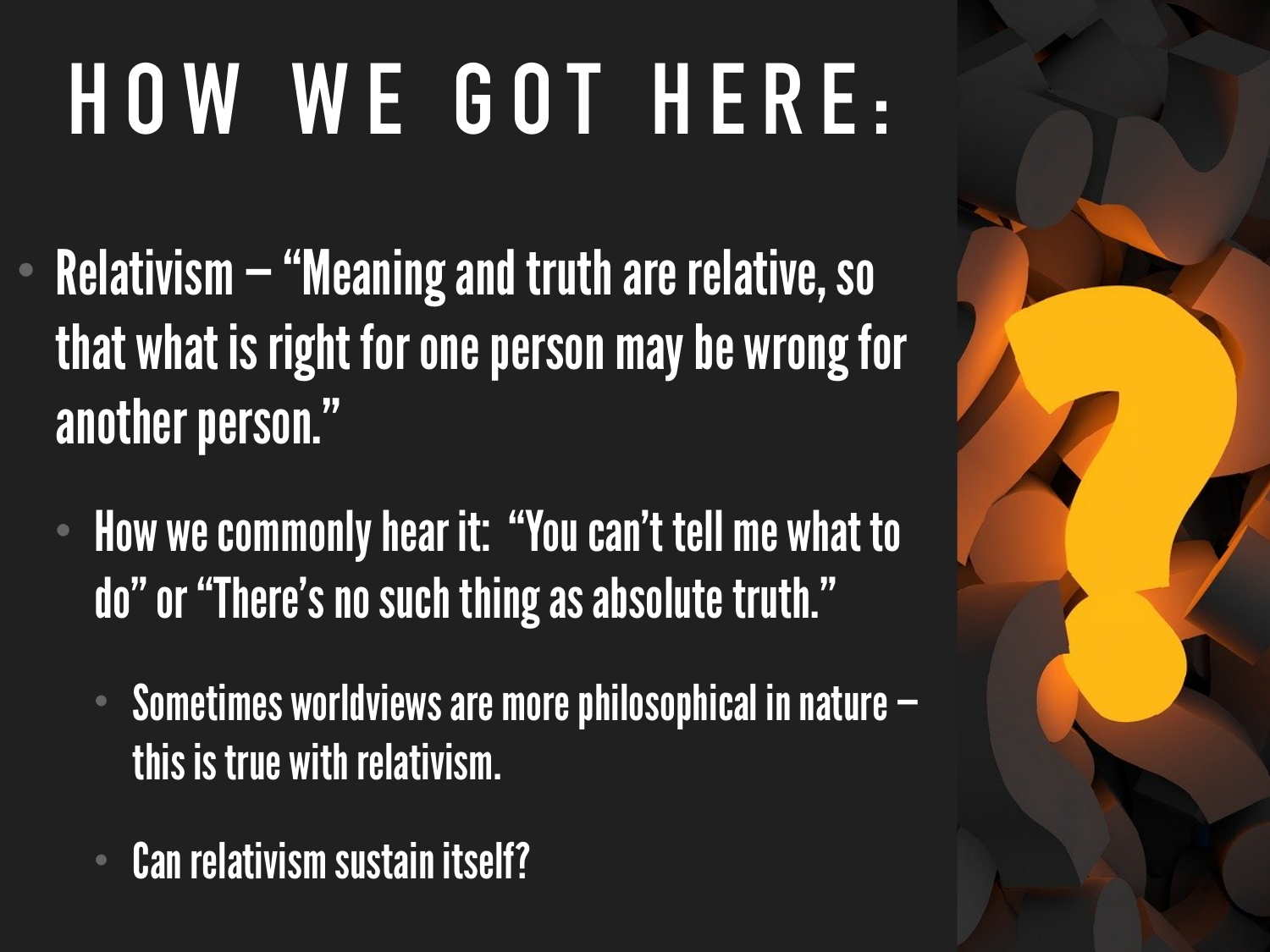#### **IS RELATIVISM THE ANSWER?**

- "There's no such thing as absolute truth."
	- $\rightarrow$  "Is that a true statement?"
- "You can't tell me what to do."
	- ‣ "And what are you doing?"
	- $\triangleright$  Note the strong relationship between relativism and radical individualism.
	- $\rightarrow$  Lawlessness is the ultimate end of relativism, when taken to its logical conclusion.
	- ‣ Christians are called away from lawlessness 2 Corinthians 6.14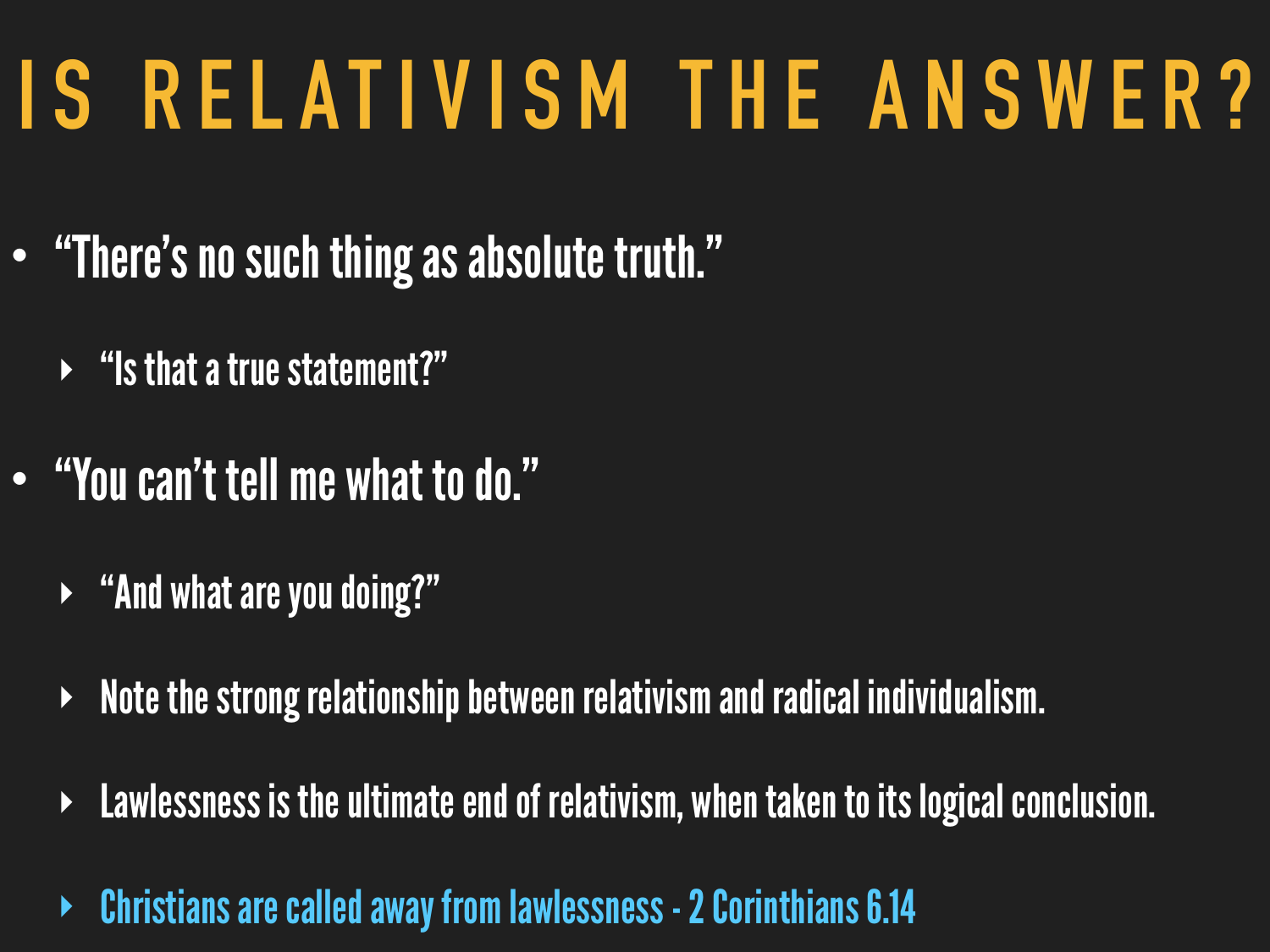### **HOW WE GOT HERE:**

- The Sexual Revolution "If it feels good, do it!"
	- The idea that our bodies are our own and we ought to enjoy our bodies in whatever way we want.
		- **Christians cannot hold this view**  $-1$  **Corinthians 6.18-20**
	- Note the presentation in media: sexual freedom is the ultimate in personal fulfillment.
	- Is sexual activity the ultimate in human fulfillment?
		- What remains if I've been traumatized by sexual activity?
		- What remains if sexual activity isn't a possibility?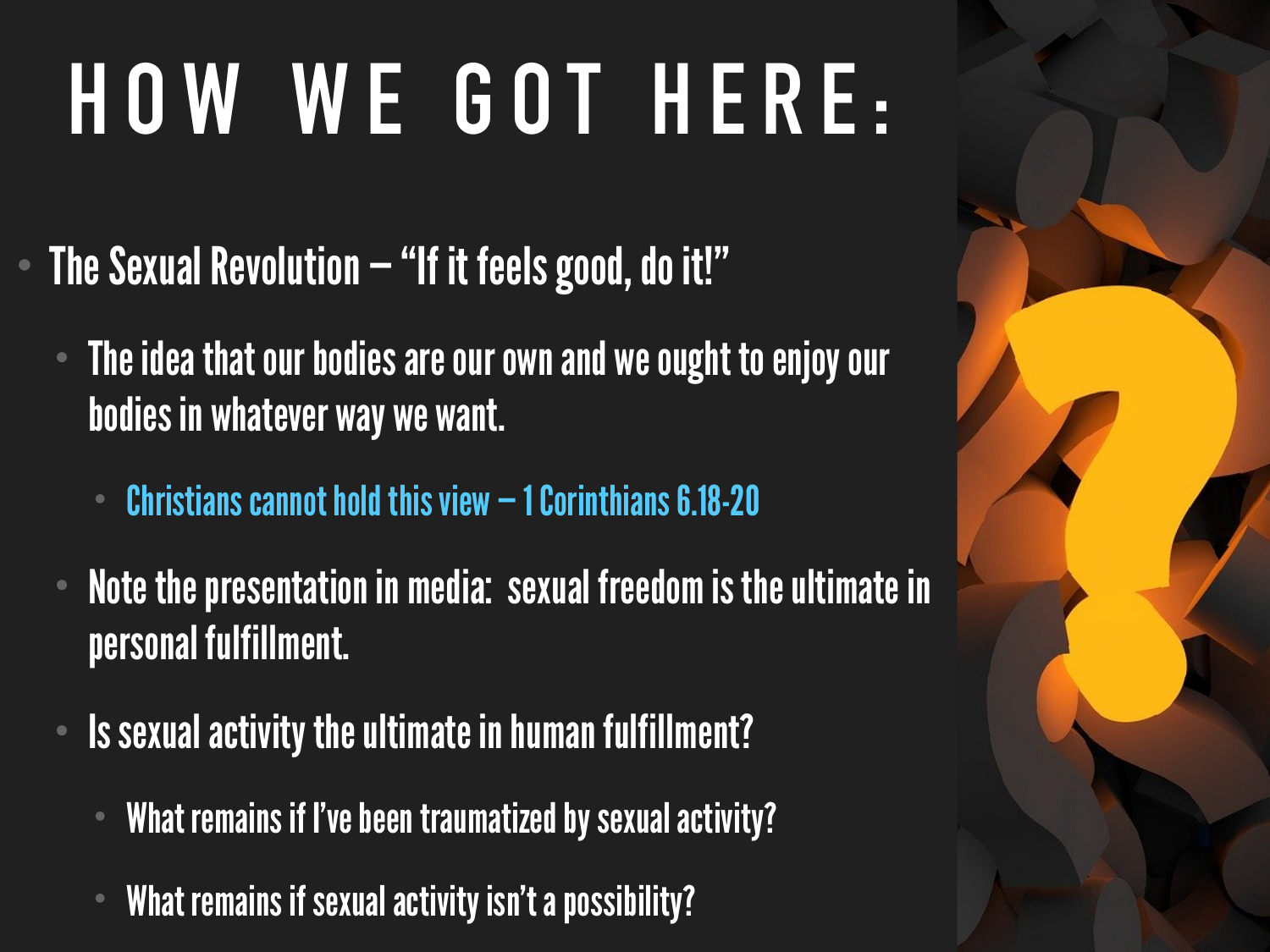#### **IS SEXUAL FREEDOM THE ANSWER?**

- Consider the available evidence:
	- ‣ Females who are sexually active before marriage tend to be more depressed than abstinent girls by a rate of 3:1.
		- ‣ http://www.heritage.org/research/reports/2003/06/sexually-active-teenagers-are-more-likely-to-be-depressed
	- ‣ Neurologists have identified a link between previous sexual partners and the ability to find sexual satisfaction in future relationships.
		- ‣ Joe McIlhaney and Freda McKissic Bush, Hooked (Chicago: Northfield Publishing, 2008)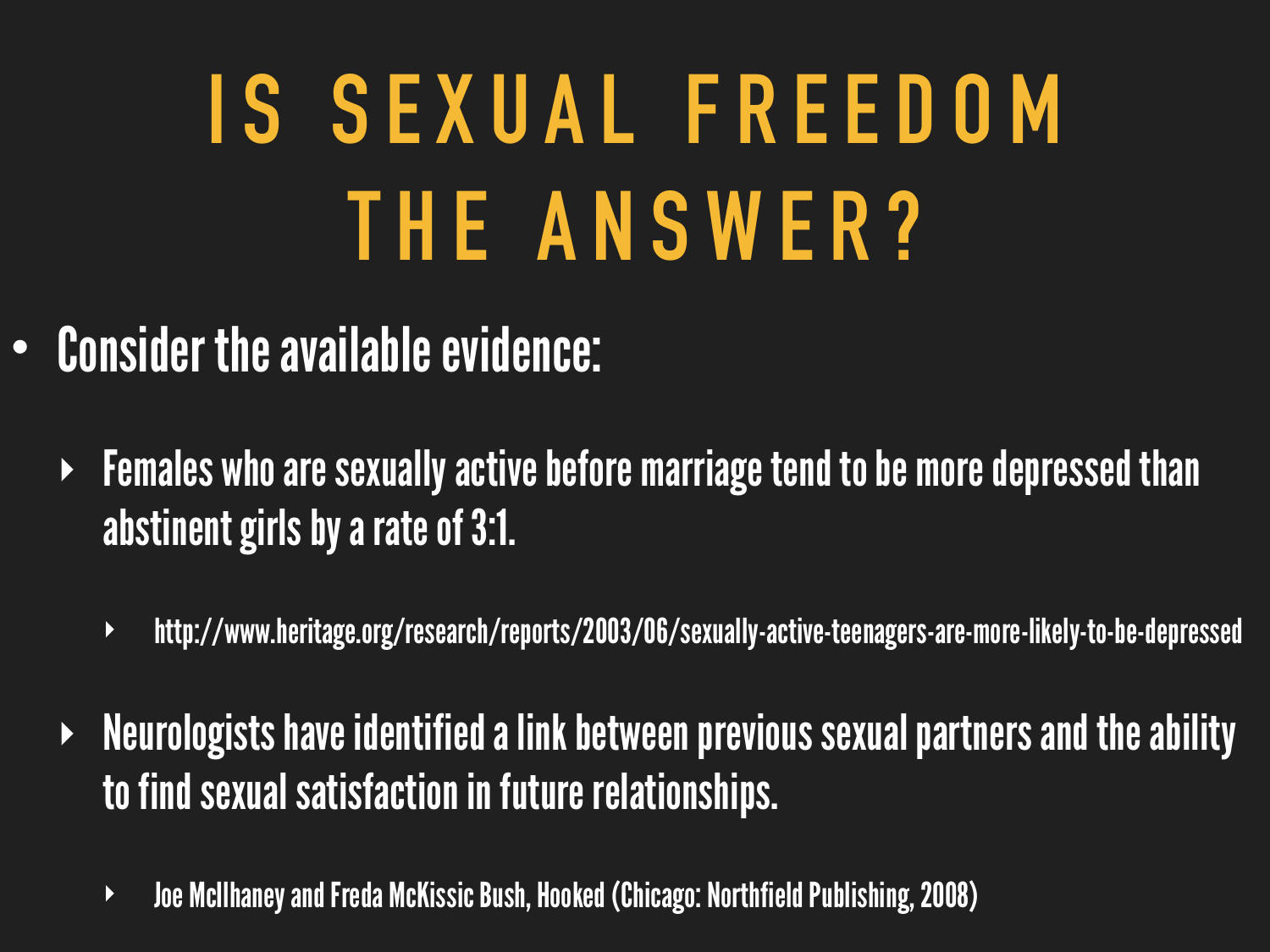#### **THIS WORLD FAILS:**

- Radical individualism can't support itself.
- Relativism denies itself and leads to lawlessness.
	- God offers light and truth in Jesus Christ John 8.12; 14.6
- The Sexual Revolution is fleeting and empty.
	- Sex finds meaning in marriage Proverbs 5.15-19
	- What real peace does the sexual revolution give?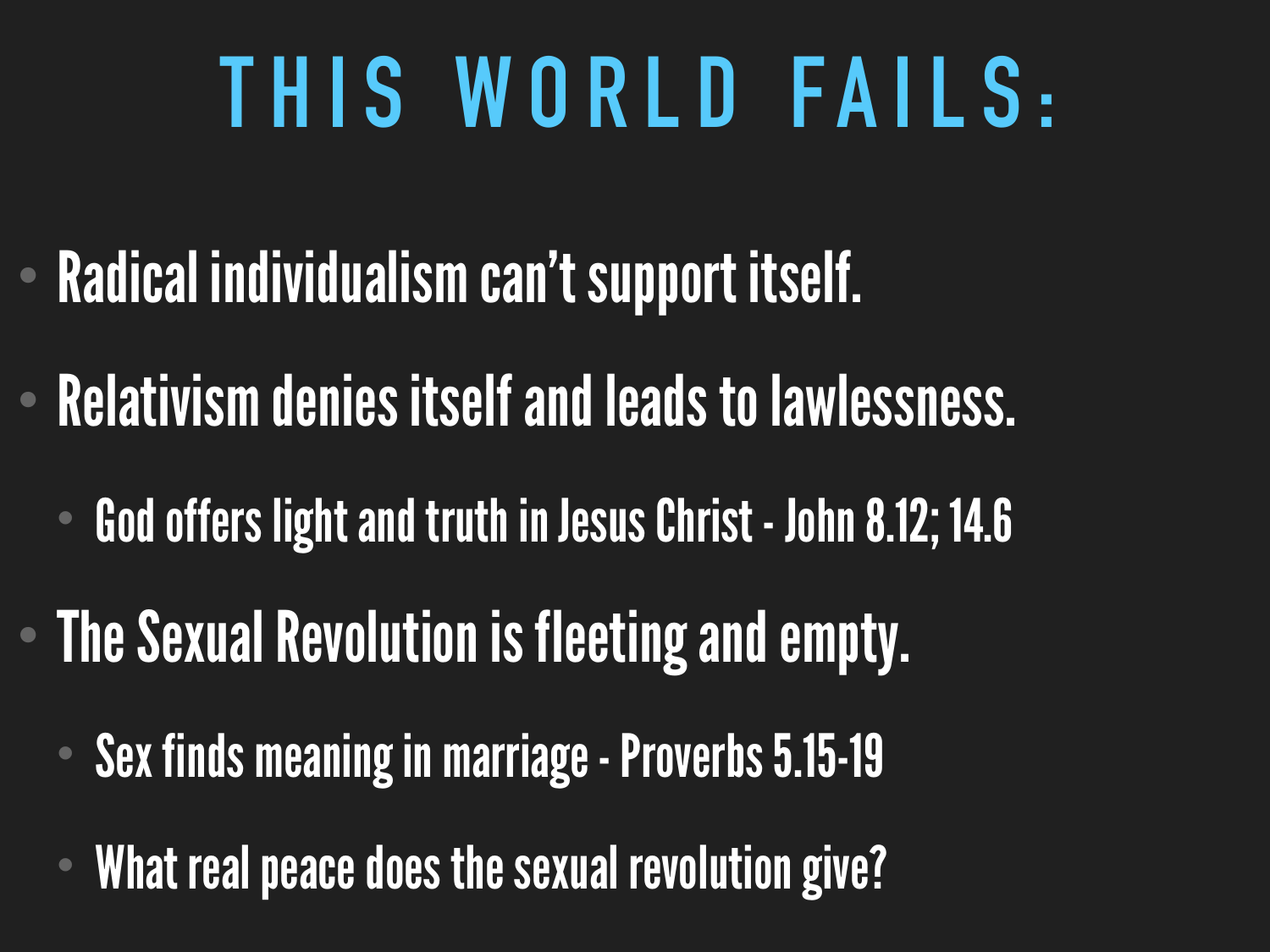### **WHAT CAN I DO?**

- I can emphasize the concept of truth to the next generation.
	- Man is the deliberate creation of God Genesis 1
	- Marriage is reserved for male and female Genesis 1; Mt. 19
	- I can work to instill godly values in those around me.
		- I lovingly respond to sinners while refusing to compromise on matters of truth - John 8
		- I can mirror a Christ-like ethic in my own life 1 Peter 2
- I can make God and His Word a deliberate part of my life.